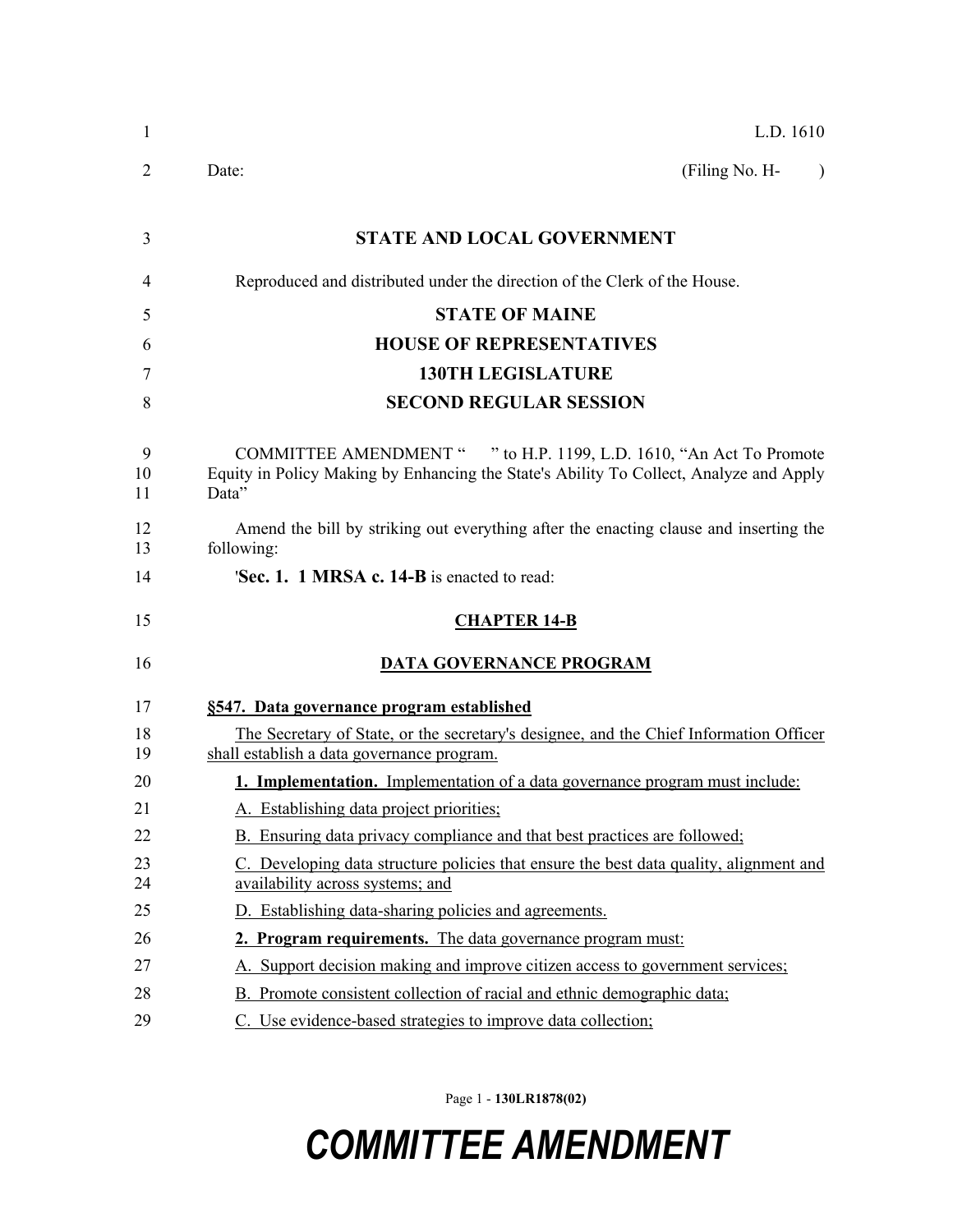| 1                                      | D. Address technology barriers that restrict the ability of state agencies to share data                                                                                                                                                                                                                                                                                                                                                                                                                                                                                        |
|----------------------------------------|---------------------------------------------------------------------------------------------------------------------------------------------------------------------------------------------------------------------------------------------------------------------------------------------------------------------------------------------------------------------------------------------------------------------------------------------------------------------------------------------------------------------------------------------------------------------------------|
| $\overline{2}$                         | between agencies;                                                                                                                                                                                                                                                                                                                                                                                                                                                                                                                                                               |
| 3                                      | E. Create models for sharing data with the public and for developing policies to reduce                                                                                                                                                                                                                                                                                                                                                                                                                                                                                         |
| $\overline{4}$                         | disparities and increase equity;                                                                                                                                                                                                                                                                                                                                                                                                                                                                                                                                                |
| 5                                      | F. Include records management capabilities and compliance; and                                                                                                                                                                                                                                                                                                                                                                                                                                                                                                                  |
| 6                                      | G. Ensure that data sharing and usage complies with state and federal laws, rules and                                                                                                                                                                                                                                                                                                                                                                                                                                                                                           |
| 7                                      | regulations.                                                                                                                                                                                                                                                                                                                                                                                                                                                                                                                                                                    |
| 8                                      | <b>3. Consultations.</b> Within 30 days of the effective date of this chapter, and at least                                                                                                                                                                                                                                                                                                                                                                                                                                                                                     |
| 9                                      | quarterly thereafter, the Secretary of State, or the secretary's designee, and the Chief                                                                                                                                                                                                                                                                                                                                                                                                                                                                                        |
| 10                                     | Information Officer shall consult with:                                                                                                                                                                                                                                                                                                                                                                                                                                                                                                                                         |
| 11<br>12<br>13<br>14<br>15<br>16<br>17 | The Permanent Commission on the Status of Racial, Indigenous and Tribal<br>А.<br>Populations established by Title 5, section 12004-J, subsection 19 to discuss how racial<br>equity will be incorporated in the data governance program as well as in all projects<br>related to the program. The consultation must include discussion of methods for<br>building racial equity considerations into every aspect of the data life cycle, including<br>planning, data collection, data access, algorithms, statistical tools, data analysis,<br>reporting and dissemination; and |
| 18                                     | B. The State Archivist, or the archivist's designee, regarding the development and                                                                                                                                                                                                                                                                                                                                                                                                                                                                                              |
| 19                                     | implementation of the data governance program and to generate a records management                                                                                                                                                                                                                                                                                                                                                                                                                                                                                              |
| 20                                     | and retention plan and program in compliance with Title 5, section 95-C.                                                                                                                                                                                                                                                                                                                                                                                                                                                                                                        |
| 21                                     | <b>4. Report.</b> The Secretary of State, or the secretary's designee, the Chief Information                                                                                                                                                                                                                                                                                                                                                                                                                                                                                    |
| 22                                     | Officer and the Permanent Commission on the Status of Racial, Indigenous and Tribal                                                                                                                                                                                                                                                                                                                                                                                                                                                                                             |
| 23                                     | Populations established by Title 5, section 12004-J, subsection 19 shall jointly report on                                                                                                                                                                                                                                                                                                                                                                                                                                                                                      |
| 24                                     | the status of the program and the consultations under subsection 3 to the joint standing                                                                                                                                                                                                                                                                                                                                                                                                                                                                                        |
| 25                                     | committee of the Legislature having jurisdiction over state and local government matters                                                                                                                                                                                                                                                                                                                                                                                                                                                                                        |
| 26                                     | annually by February 15. The committee may report out a bill based on the report during                                                                                                                                                                                                                                                                                                                                                                                                                                                                                         |
| 27                                     | the legislative session in which the report is received.                                                                                                                                                                                                                                                                                                                                                                                                                                                                                                                        |
| 28                                     | Sec. 2. 5 MRSA §282, 2nd ¶, as amended by PL 2011, c. 655, Pt. I, §3 and affected                                                                                                                                                                                                                                                                                                                                                                                                                                                                                               |
| 29                                     | by $§11$ , is further amended to read:                                                                                                                                                                                                                                                                                                                                                                                                                                                                                                                                          |
| 30                                     | The commissioner may employ such other deputies, division heads, assistants and                                                                                                                                                                                                                                                                                                                                                                                                                                                                                                 |
| 31                                     | employees as may be necessary, subject to the Civil Service Law. In addition, the                                                                                                                                                                                                                                                                                                                                                                                                                                                                                               |
| 32                                     | commissioner may employ a Director of Compliance to carry out departmental                                                                                                                                                                                                                                                                                                                                                                                                                                                                                                      |
| 33                                     | responsibilities related to: Labor relations and labor contract compliance; human rights                                                                                                                                                                                                                                                                                                                                                                                                                                                                                        |
| 34                                     | and affirmative action compliance; and audit guidelines and other 3rd-party compliance                                                                                                                                                                                                                                                                                                                                                                                                                                                                                          |
| 35                                     | requirements. The Director of Compliance serves at the pleasure of the commissioner. In                                                                                                                                                                                                                                                                                                                                                                                                                                                                                         |
| 36                                     | addition, the commissioner may employ an Associate Commissioner for Tax Policy to                                                                                                                                                                                                                                                                                                                                                                                                                                                                                               |
| 37                                     | supervise and direct the tax policy analysis, guidance and communications activities of the                                                                                                                                                                                                                                                                                                                                                                                                                                                                                     |
| 38                                     | Office of Tax Policy within the Bureau of Revenue Services. The Associate Commissioner                                                                                                                                                                                                                                                                                                                                                                                                                                                                                          |
| 39                                     | for Tax Policy serves at the pleasure of the commissioner. In addition, the commissioner                                                                                                                                                                                                                                                                                                                                                                                                                                                                                        |
| 40                                     | may employ a State Economist to provide economic and demographic data and analysis.                                                                                                                                                                                                                                                                                                                                                                                                                                                                                             |
| 41                                     | The State Economist has the authority to hire staff.                                                                                                                                                                                                                                                                                                                                                                                                                                                                                                                            |
| 42                                     | <b>Sec. 3. 5 MRSA §282, sub-§11, as enacted by PL 2017, c. 284, Pt. GG, §3, is</b>                                                                                                                                                                                                                                                                                                                                                                                                                                                                                              |
| 43                                     | amended to read:                                                                                                                                                                                                                                                                                                                                                                                                                                                                                                                                                                |

Page 2 - **130LR1878(02)**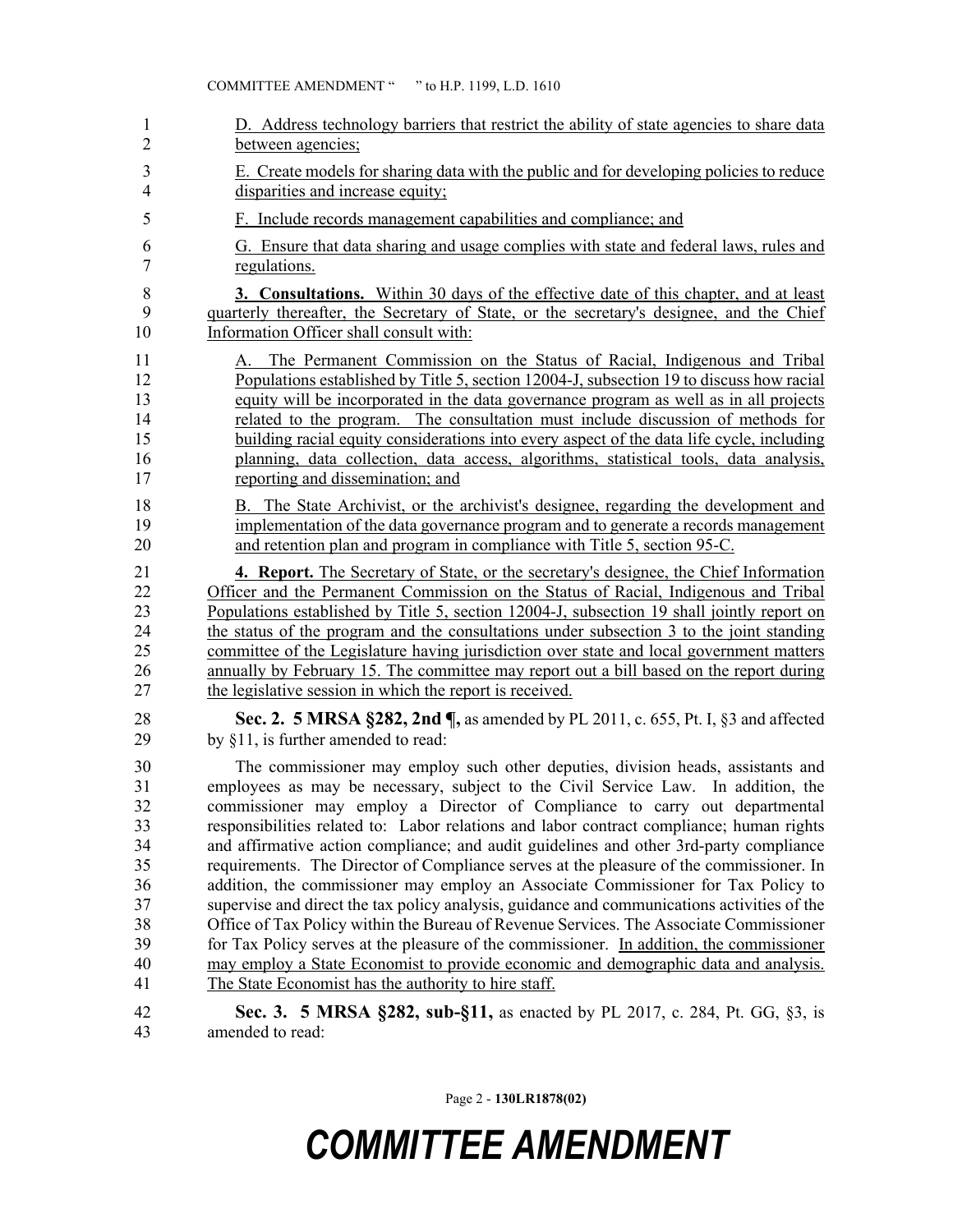| 1<br>$\overline{2}$<br>$\mathfrak{Z}$<br>$\overline{4}$<br>5<br>6<br>$\tau$<br>$\,8\,$<br>9<br>10 | 11. Economic and demographic analyses. To conduct studies and continuing<br>economic and demographic analyses of the state economy, including economic and<br>demographic forecasting, and collect, collate and analyze all pertinent data and statistics<br>relating to those studies and analyses to assist the Governor, the Legislature and the various<br>state departments in formulating economic goals and, programs and policies to achieve<br>those goals. The commissioner shall make these data and statistics available to the<br>Legislature upon request. All state agencies shall cooperate with the commissioner<br>regarding implementation of the provisions of this subsection. In implementing this<br>subsection, the commissioner may use secondary data made available to the commissioner<br>by other state agencies or other organizations. |                         |                               |
|---------------------------------------------------------------------------------------------------|-----------------------------------------------------------------------------------------------------------------------------------------------------------------------------------------------------------------------------------------------------------------------------------------------------------------------------------------------------------------------------------------------------------------------------------------------------------------------------------------------------------------------------------------------------------------------------------------------------------------------------------------------------------------------------------------------------------------------------------------------------------------------------------------------------------------------------------------------------------------------|-------------------------|-------------------------------|
| 11<br>12                                                                                          | Sec. 4. Appropriations and allocations. The following appropriations and<br>allocations are made.                                                                                                                                                                                                                                                                                                                                                                                                                                                                                                                                                                                                                                                                                                                                                                     |                         |                               |
| 13                                                                                                | ADMINISTRATIVE AND FINANCIAL SERVICES, DEPARTMENT OF                                                                                                                                                                                                                                                                                                                                                                                                                                                                                                                                                                                                                                                                                                                                                                                                                  |                         |                               |
| 14                                                                                                | <b>Office of the Commissioner - Administrative and Financial Services 0718</b>                                                                                                                                                                                                                                                                                                                                                                                                                                                                                                                                                                                                                                                                                                                                                                                        |                         |                               |
| 15<br>16<br>17                                                                                    | Initiative: Establishes one Public Service Coordinator I position and one Public Service<br>Coordinator II position within the Office of the State Economist to conduct demographic<br>analyses and provide the capacity to make data accessible to the public.                                                                                                                                                                                                                                                                                                                                                                                                                                                                                                                                                                                                       |                         |                               |
| 18<br>19<br>20<br>21                                                                              | <b>GENERAL FUND</b><br>POSITIONS - LEGISLATIVE COUNT<br><b>Personal Services</b>                                                                                                                                                                                                                                                                                                                                                                                                                                                                                                                                                                                                                                                                                                                                                                                      | 2021-22<br>0.000<br>\$0 | 2022-23<br>2.000<br>\$213,154 |
| 22                                                                                                | <b>GENERAL FUND TOTAL</b>                                                                                                                                                                                                                                                                                                                                                                                                                                                                                                                                                                                                                                                                                                                                                                                                                                             | \$0                     | \$213,154                     |
| 23                                                                                                |                                                                                                                                                                                                                                                                                                                                                                                                                                                                                                                                                                                                                                                                                                                                                                                                                                                                       |                         |                               |
| 24<br>25                                                                                          | <b>ADMINISTRATIVE AND FINANCIAL</b><br><b>SERVICES, DEPARTMENT OF</b>                                                                                                                                                                                                                                                                                                                                                                                                                                                                                                                                                                                                                                                                                                                                                                                                 |                         |                               |
| 26<br>27                                                                                          | <b>DEPARTMENT TOTALS</b>                                                                                                                                                                                                                                                                                                                                                                                                                                                                                                                                                                                                                                                                                                                                                                                                                                              | 2021-22                 | 2022-23                       |
| 28<br>29                                                                                          | <b>GENERAL FUND</b>                                                                                                                                                                                                                                                                                                                                                                                                                                                                                                                                                                                                                                                                                                                                                                                                                                                   | \$0                     | \$213,154                     |
| 30                                                                                                | <b>DEPARTMENT TOTAL - ALL FUNDS</b>                                                                                                                                                                                                                                                                                                                                                                                                                                                                                                                                                                                                                                                                                                                                                                                                                                   | \$0                     | \$213,154                     |
| 31                                                                                                | <b>SECRETARY OF STATE, DEPARTMENT OF</b>                                                                                                                                                                                                                                                                                                                                                                                                                                                                                                                                                                                                                                                                                                                                                                                                                              |                         |                               |
| 32                                                                                                | <b>Administration - Archives 0050</b>                                                                                                                                                                                                                                                                                                                                                                                                                                                                                                                                                                                                                                                                                                                                                                                                                                 |                         |                               |
| 33<br>34<br>35                                                                                    | Initiative: Establishes one Management Analyst II position within the Maine State Archives<br>to oversee a records management program for data created by state departments and<br>agencies.                                                                                                                                                                                                                                                                                                                                                                                                                                                                                                                                                                                                                                                                          |                         |                               |
| 36                                                                                                | <b>GENERAL FUND</b>                                                                                                                                                                                                                                                                                                                                                                                                                                                                                                                                                                                                                                                                                                                                                                                                                                                   | 2021-22                 | 2022-23                       |
| 37                                                                                                | POSITIONS - LEGISLATIVE COUNT                                                                                                                                                                                                                                                                                                                                                                                                                                                                                                                                                                                                                                                                                                                                                                                                                                         | 0.000                   | 1.000                         |
| 38<br>39                                                                                          | <b>Personal Services</b>                                                                                                                                                                                                                                                                                                                                                                                                                                                                                                                                                                                                                                                                                                                                                                                                                                              | \$0                     | \$89,793                      |
| 40                                                                                                | <b>GENERAL FUND TOTAL</b>                                                                                                                                                                                                                                                                                                                                                                                                                                                                                                                                                                                                                                                                                                                                                                                                                                             | \$0                     | \$89,793                      |

36 **Bureau of Administrative Services and Corporations 0692** 41

Page 3 - **130LR1878(02)**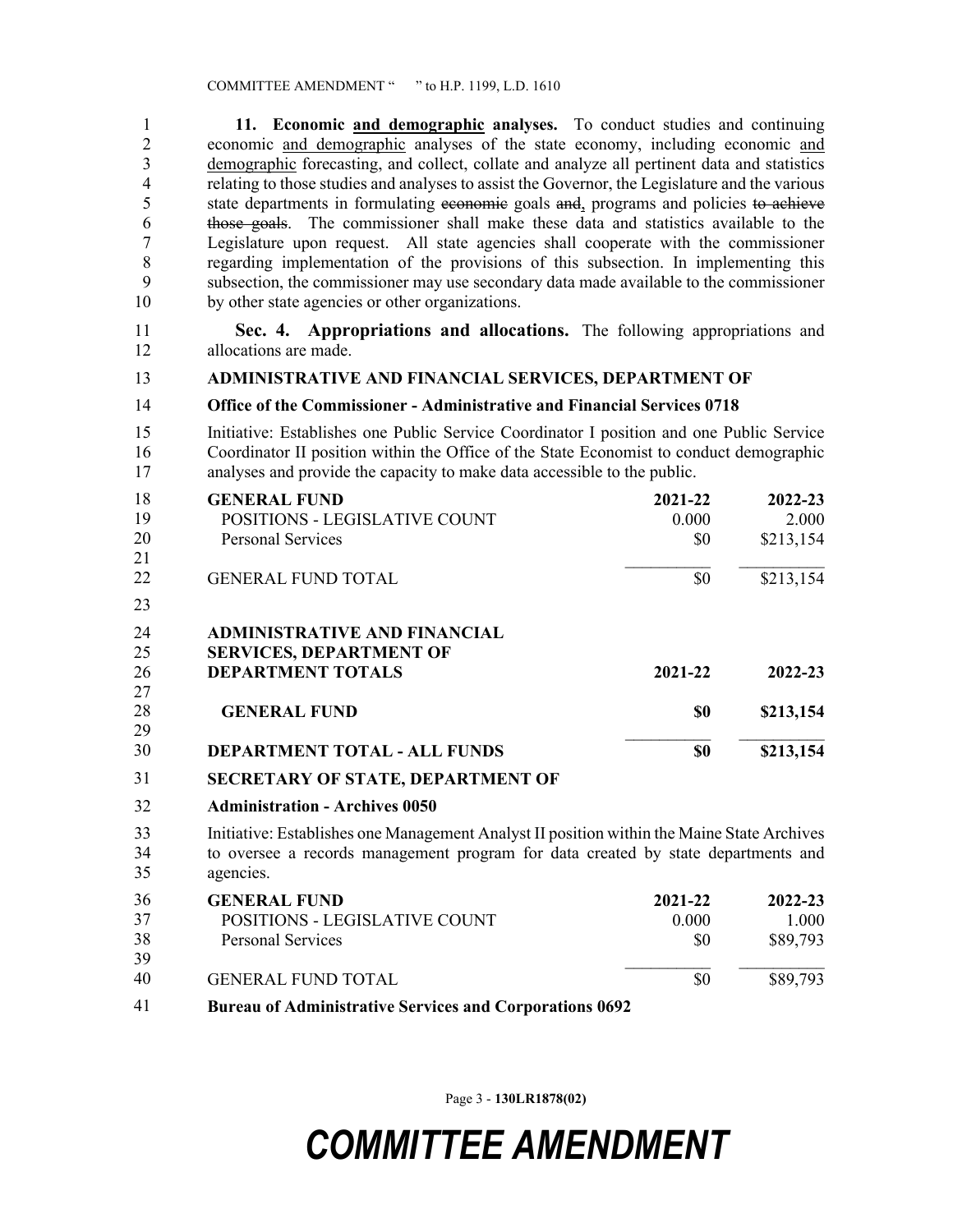1 Initiative: Establishes one Data Governance Architect position within the Department of the Secretary of State to advance data governance policies and programs including design 2 the Secretary of State to advance data governance policies and programs including design 3 and implementation of necessary database and system architecture and facilitate 4 accessibility, equity, privacy and security.

| 5  | <b>GENERAL FUND</b>                                                                                                                                                                 | 2021-22 | 2022-23   |  |
|----|-------------------------------------------------------------------------------------------------------------------------------------------------------------------------------------|---------|-----------|--|
| 6  | POSITIONS - LEGISLATIVE COUNT                                                                                                                                                       | 0.000   | 1.000     |  |
|    | <b>Personal Services</b>                                                                                                                                                            | \$0     | \$118,328 |  |
| 8  |                                                                                                                                                                                     |         |           |  |
| 9  | <b>GENERAL FUND TOTAL</b>                                                                                                                                                           | \$0     | \$118,328 |  |
| 10 |                                                                                                                                                                                     |         |           |  |
| 11 | <b>SECRETARY OF STATE, DEPARTMENT OF</b>                                                                                                                                            |         |           |  |
| 12 | <b>DEPARTMENT TOTALS</b>                                                                                                                                                            | 2021-22 | 2022-23   |  |
| 13 |                                                                                                                                                                                     |         |           |  |
| 14 | <b>GENERAL FUND</b>                                                                                                                                                                 | \$0     | \$208,121 |  |
| 15 |                                                                                                                                                                                     |         |           |  |
| 16 | <b>DEPARTMENT TOTAL - ALL FUNDS</b>                                                                                                                                                 | \$0     | \$208,121 |  |
| 17 | <b>STATUS OF RACIAL, INDIGENOUS AND TRIBAL POPULATIONS,</b>                                                                                                                         |         |           |  |
| 18 | PERMANENT COMMISSION ON THE                                                                                                                                                         |         |           |  |
| 19 | Racial, Indigenous and Tribal Populations Z319                                                                                                                                      |         |           |  |
| 20 | Initiative: Establishes one Public Service Coordinator I position within the Permanent                                                                                              |         |           |  |
| 21 | Commission on the Status of Racial, Indigenous and Tribal Populations to coordinate the<br>commission's ongoing consultative role in establishing and enhancing the data governance |         |           |  |
| 22 |                                                                                                                                                                                     |         |           |  |
| 23 | program.                                                                                                                                                                            |         |           |  |
|    |                                                                                                                                                                                     |         |           |  |

| 24 | <b>GENERAL FUND</b>                  | 2021-22 | 2022-23   |
|----|--------------------------------------|---------|-----------|
| 25 | POSITIONS - LEGISLATIVE COUNT        | 0.000   | 1.000     |
| 26 | <b>Personal Services</b>             | \$0     | \$106,577 |
| 27 |                                      |         |           |
| 28 | <b>GENERAL FUND TOTAL</b>            | \$0     | \$106,577 |
| 29 |                                      |         |           |
| 30 | STATUS OF RACIAL, INDIGENOUS AND     |         |           |
| 31 | <b>TRIBAL POPULATIONS, PERMANENT</b> |         |           |
| 32 | <b>COMMISSION ON THE</b>             |         |           |
| 33 | <b>DEPARTMENT TOTALS</b>             | 2021-22 | 2022-23   |
| 34 |                                      |         |           |
| 35 | <b>GENERAL FUND</b>                  | \$0     | \$106,577 |
| 36 |                                      |         |           |
| 37 | DEPARTMENT TOTAL - ALL FUNDS         | \$0     | \$106,577 |
| 38 |                                      |         |           |
| 39 | <b>SECTION TOTALS</b>                | 2021-22 | 2022-23   |
| 40 |                                      |         |           |
| 41 | <b>GENERAL FUND</b>                  | \$0     | \$527,852 |
| 42 |                                      |         |           |
| 43 | <b>SECTION TOTAL - ALL FUNDS</b>     | \$0     | \$527,852 |
|    |                                      |         |           |

Page 4 - **130LR1878(02)**